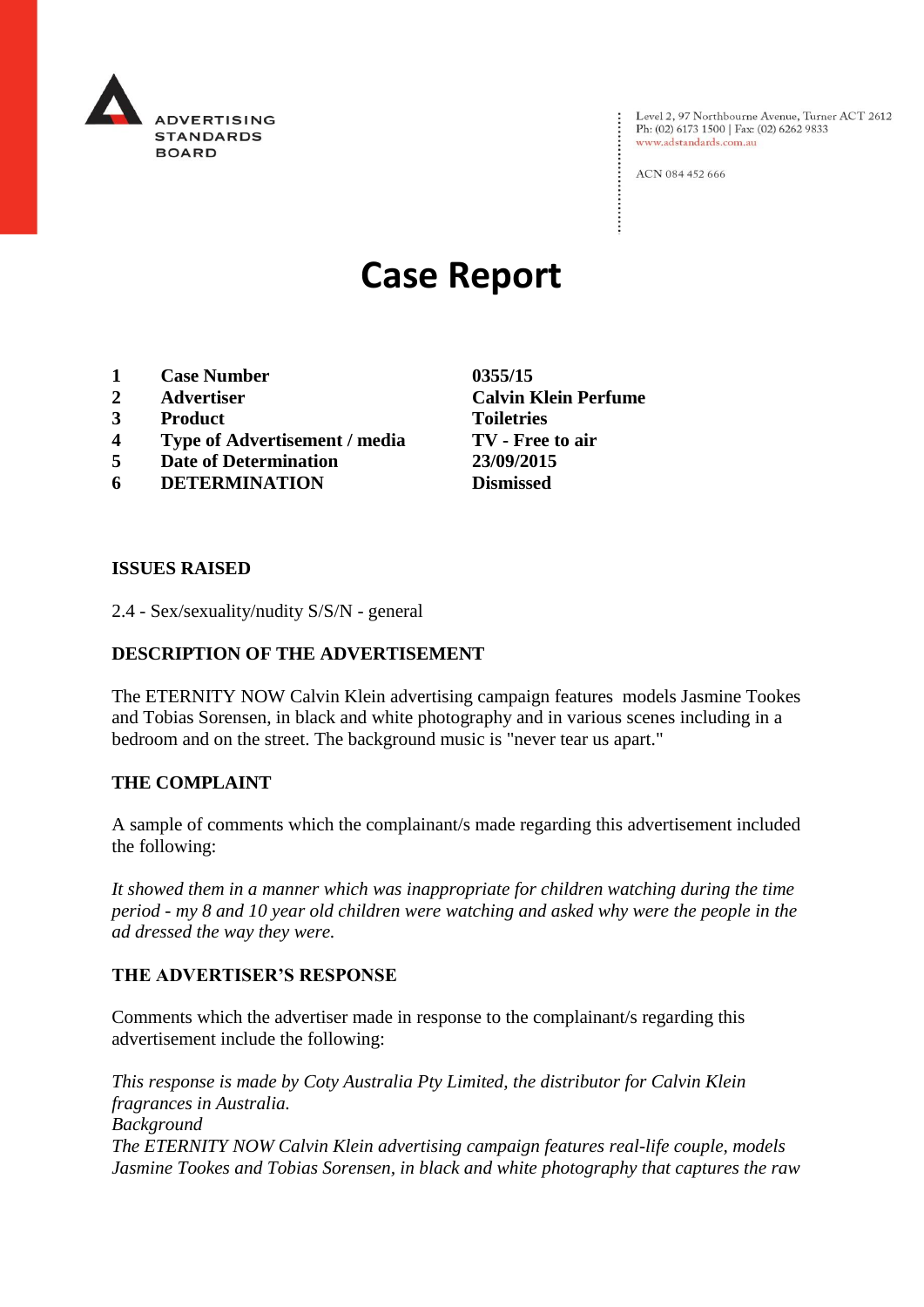*expression of love and emotion between a young couple. Set against a backdrop of brilliant daylight, the intimacy and magnitude of the moment when he realizes she is his forever is beautifully expressed with stunning clarity. Their truly authentic attraction embodies the key values of the classic ETERNITY Calvin Klein fragrance.*

*The Advertisement starts with the TVC soundtrack playing on the turntable record player. This is followed by the real life couple walking down the streets of New York. The couple are then seen affectionately embracing and kissing each other in various areas of their apartment. The Complaint*

*The specific concerns raised by the complainants are that the Advertisement:*

*1. "Showed men and women in sexual positions, it showed them kissing with no clothes on."*

*2. It "was inappropriate for children watching during the time period"*

*The AANA Code of Ethics*

*The ASB has identified that section 2.4 of the AANA Code of Ethics (Code of Ethics) may have been breached by the Advertisement.*

*Coty has carefully reviewed and considered the complaints made about the Advertisement under the Code of Ethics and specifically section 2.4.*

*Section 2.4*

*Coty does not believe the Advertisement breaches section 2.4 of the Code of Ethics. Section 2.4 states that any advertising or marketing materials shall treat sex, sexuality and nudity with sensitivity with regards to the relevant audience.*

*In line with the AANA Code of Ethics Practice Note (Practice Note), we confirm that the Advertisement does not contain sex, sexuality or nudity; nor are there any images or depictions as described within the Practice Note whereby they are not relevant to the Product. We believe the TVC depicts their love and affection with sensitivity.*

*Coty rejects the complainants' allegation that the Advertisement shows men and women in sexual positions and with no clothes on. The advertisement depicts the man shirtless but can be seen he is wearing jeans whilst the woman is sean wearing a singlet and her underwear. The advertisement does not show full nudity nor is it highly sexually suggestive. Placement of the Advertisement*

*With reference to the complainant's allegation that the Advertisement was inappropriate for children watching during that time, the CAD rating of the programme is "PG" indicating that Parental Guidance is recommended. With this rating, this ad may be broadcast during the following hours, except during P and C programs or adjacent to P or C periods:* 

*Weekdays 8.30am – 4.00pm, Weekdays 7.00pm – 6.00am and Weekends 10.00am – 6.00am. Section 2.1 of the Code has not been breached as the Calvin Klein TVC does not portray people or depict material in a way that discriminates or vilifies a person(s) as identified in the section.*

*Section 2.2 of the Code has not been breached. The Calvin Klein TVC is not exploitative and degrading of any individual or group of people.*

*Section 2.3 of the Code has not been breached as the Calvin Klein TVC does not present or portray any violence.*

*Section 2.5 of the Code has not been breached. No strong or obscene language has been used in the Calvin Klein TVC.*

*Section 2.6 of the Code has not been breached. The Calvin Klein TVC does not depict any material contrary to Prevailing Community Standards on health and safety. Conclusion*

*Coty respectfully disagrees that the Advertisement is in contravention of Section 2.4 of the Code of Ethics and is confident that the Advertisement meets all prevailing community standards.*